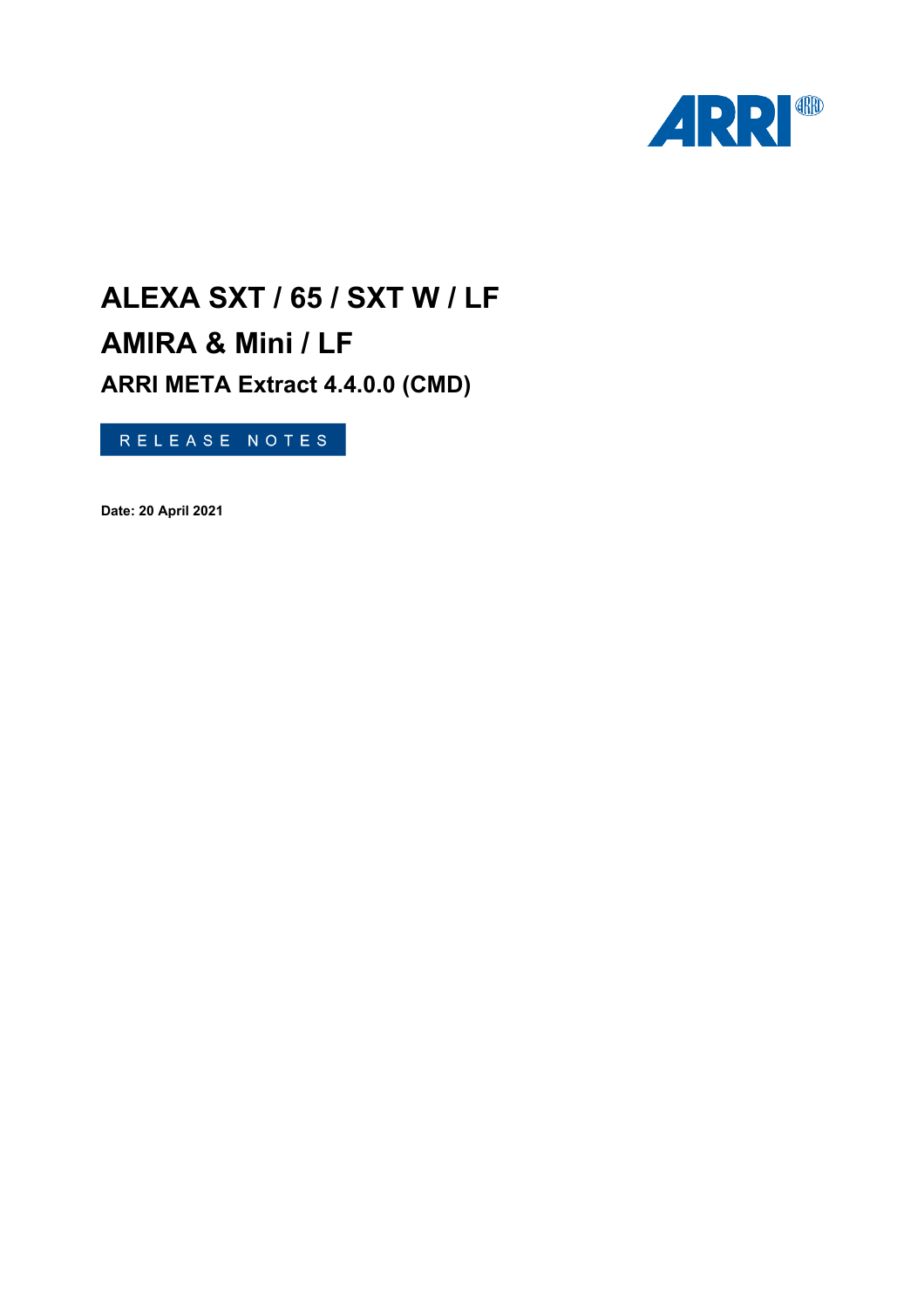# **Table of Content**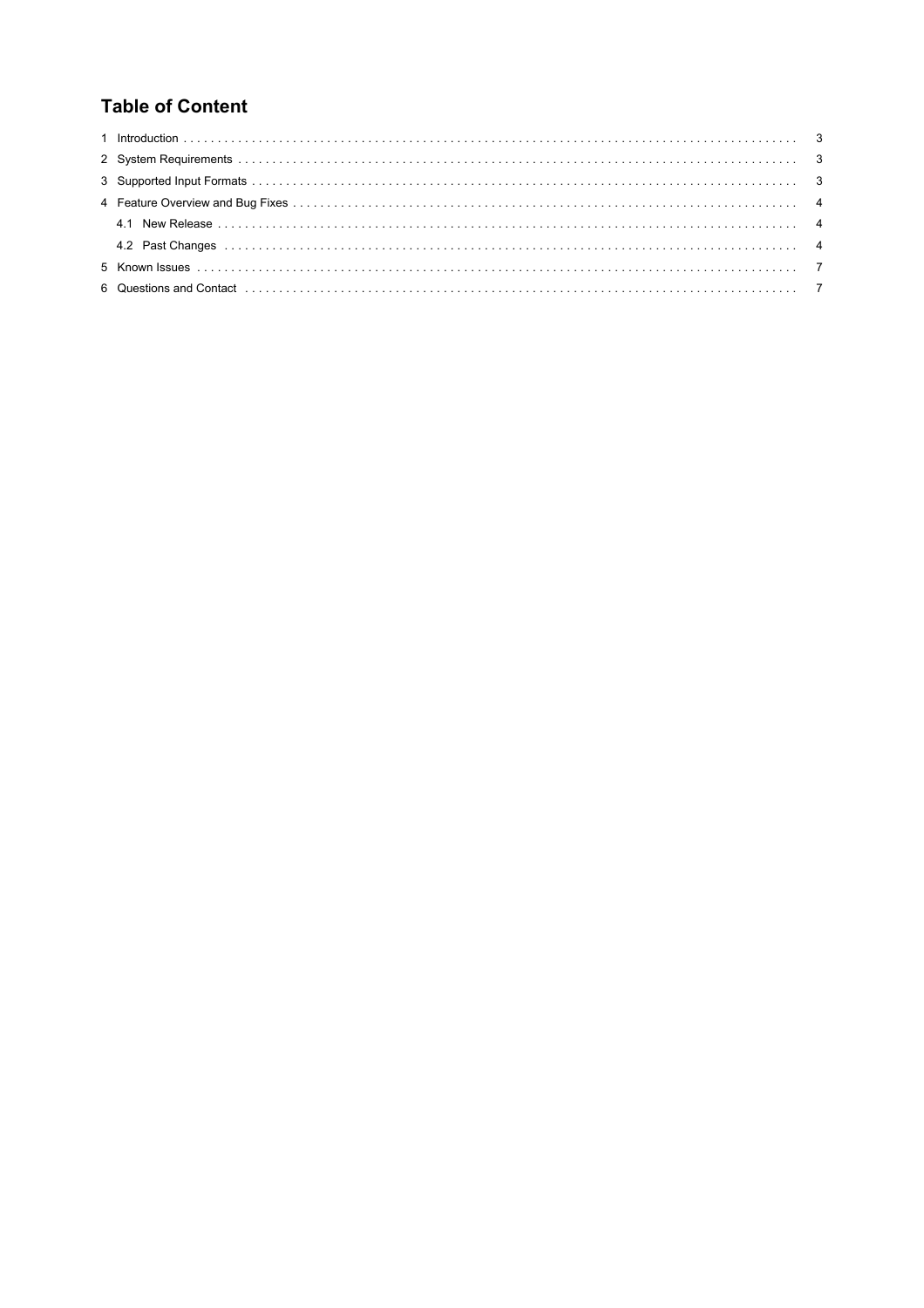#### <span id="page-2-0"></span>**1 Introduction**

ARRI META Extract (AME) 4.1.0 is a utility to retrieve the static and dynamic camera metadata from ALEXA Mini LF SUP 7.0 ALEXA LF SUP 2.0, ALEXA SXT SUP 2.0, ALEXA XT SUP 11.0, ALEXA 65 SUP 2.0, AMIRA SUP 6.1, and ALEXA Mini SUP 6.1.

#### **2 System Requirements**

#### **Mac Systems:**

- OS X 10.11
- OS X 10.12
- OS X 10.13
- OS X 10.14
- $\bullet$  OS X 10.15

#### **PC Systems:**

64 bit Windows 10

#### **Linux Systems:**

- 64 bit Ubuntu 18.04
- 64 bit CentOS 7
- 64 bit CentOS 8

#### **3 Supported Input Formats**

- ALEXA QuickTime/ProRes
- ALEXA MXF/DNxHD
- ALEXA LF, ALEXA & ALEXA 65 ARRIRAW
- DPX files rendered with the ARRIRAW Converter 3.x higher
- AMIRA QuickTime/ProRes
- ALEXA Mini QuickTime/ProRes
- ALEXA Mini MXF/ARRIRAW
- ALEXA LF QuickTime/ProRes
- OpenEXR files rendered with the ARRIRAW Converter 3.x and higher
- ProRes files rendered with the ARRIRAW Converter 3.x and higher
- .arx Codex HDE (High Density Encoding) format
- ALEXA Mini LF MXF/ARRIRAW
- ALEXA Mini LF MXF/ProRes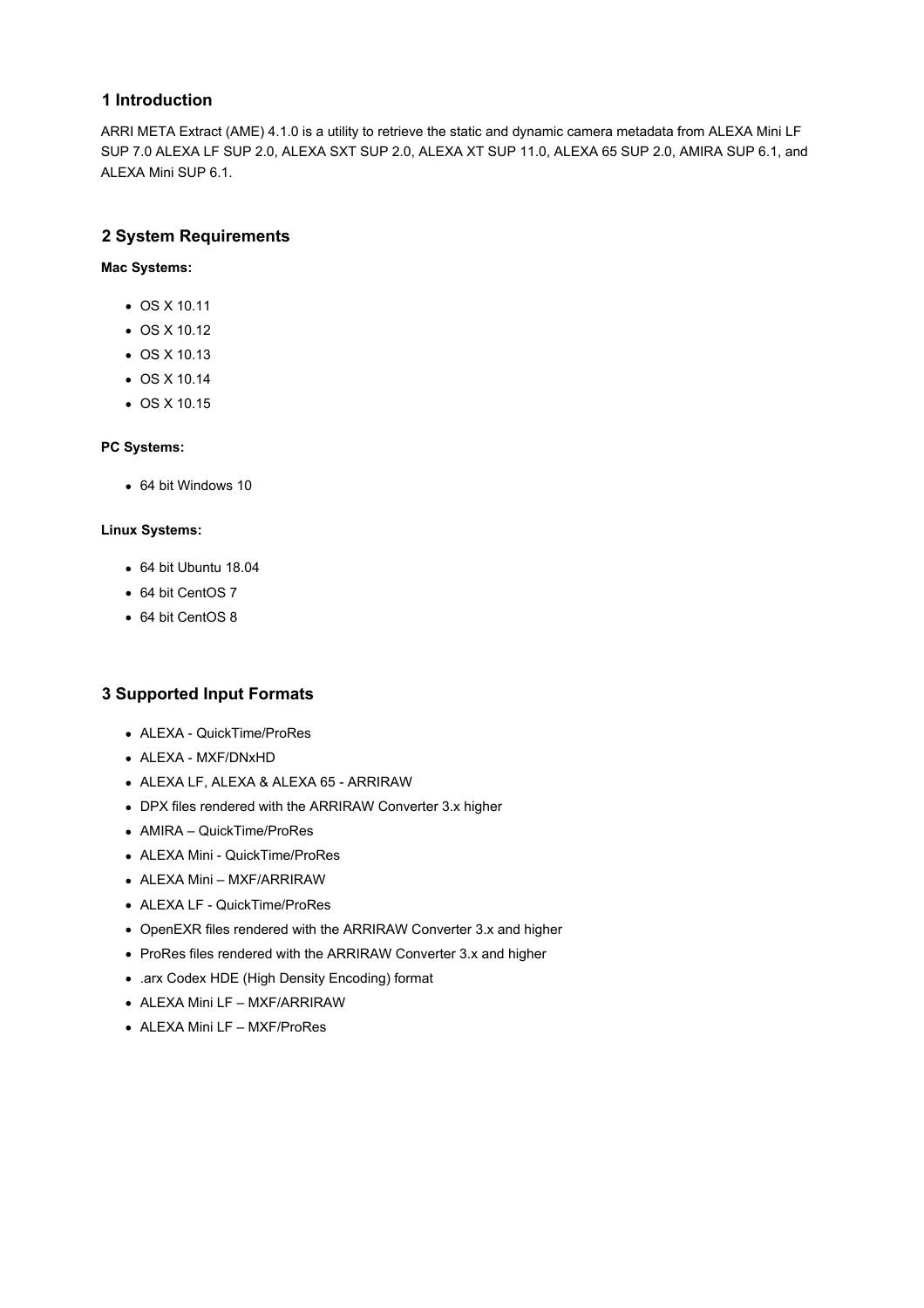# <span id="page-3-0"></span>**4 Feature Overview and Bug Fixes**

## **4.1 New Release**

| <b>Version</b> | <b>Changes</b>                                                                                                                                                                                                                                                                                                             | <b>Bug fixes</b> |
|----------------|----------------------------------------------------------------------------------------------------------------------------------------------------------------------------------------------------------------------------------------------------------------------------------------------------------------------------|------------------|
| 4.4            | • Support of all new ALEXA Mini LF MXF/ARRIRAW<br>recording formats:<br>$\bullet$ 3.4K S35 3:2 - 3.4K<br>• Extraction and display of new lens metadata for lens converter<br>e.g. Signature Zoom Extender 1.7x<br>• Model Name<br>• Serial Number<br>• Physical Length<br>• Light Loss Factor<br>• Focal Length Multiplier |                  |
|                |                                                                                                                                                                                                                                                                                                                            |                  |

## **4.2 Past Changes**

| Version | <b>Changes</b>                                                                                                                                                                                                                                                                                                                                                                                                                                                                                                                                                                           | <b>Bug fixes</b>                                                                               |
|---------|------------------------------------------------------------------------------------------------------------------------------------------------------------------------------------------------------------------------------------------------------------------------------------------------------------------------------------------------------------------------------------------------------------------------------------------------------------------------------------------------------------------------------------------------------------------------------------------|------------------------------------------------------------------------------------------------|
| 4.2     | • Extracting additional metadata for ALEXA Mini (LF) and AMIRA cameras (ColorOrder,<br>Sharpness)                                                                                                                                                                                                                                                                                                                                                                                                                                                                                        | Several bug fixes                                                                              |
| 4.1     | • Support of all new ALEXA Mini LF MXF/ARRIRAW recording formats:<br>• ALEXA Mini LF Open Gate: 4.5K MXF/ARRIRAW<br>• ALEXA Mini LF 16:9: UHD MXF/ARRIRAW<br>• ALEXA Mini LF 2.39:1: 4.5K MXF/ARRIRAW<br>• Support of all new ALEXA Mini LF MXF/ProRes recording formats:<br>• ALEXA Mini LF Open Gate: 4.5K MXF/ProRes<br>• ALEXA Mini LF 2.39:1: 4.5K MXF/ProRes<br>• ALEXA Mini LF 16:9: UHD, 2K and HD MXF/ProRes                                                                                                                                                                    | Several bug fixes                                                                              |
| 4.0     | • Creation of 3D LUT formats with OpenColorIO (OCIO) No further Python dependencies.<br>Supported 3DLUT Formats with OCIO:<br>$\bullet$ Autodesk<br>• Autodesk Lustre<br>• Cinespace<br>• FilmLight<br>• Houdini<br>$\bullet$ Iridas<br>Metadata extraction for CODEX HDE format (High Density Encoding) Checks HDE<br>packed .arx data with CRC checksum.<br>Console output for metadata: The -q command can be used to extract metadata to the<br>console.<br>New output format XMP: The -o command can be used to extract metadata in XMP.xml<br>format in addition to the csy format | Drop Frame Time Code.<br>Automatically detection of<br>Drop Frame TC and Non<br>Drop Frame TC. |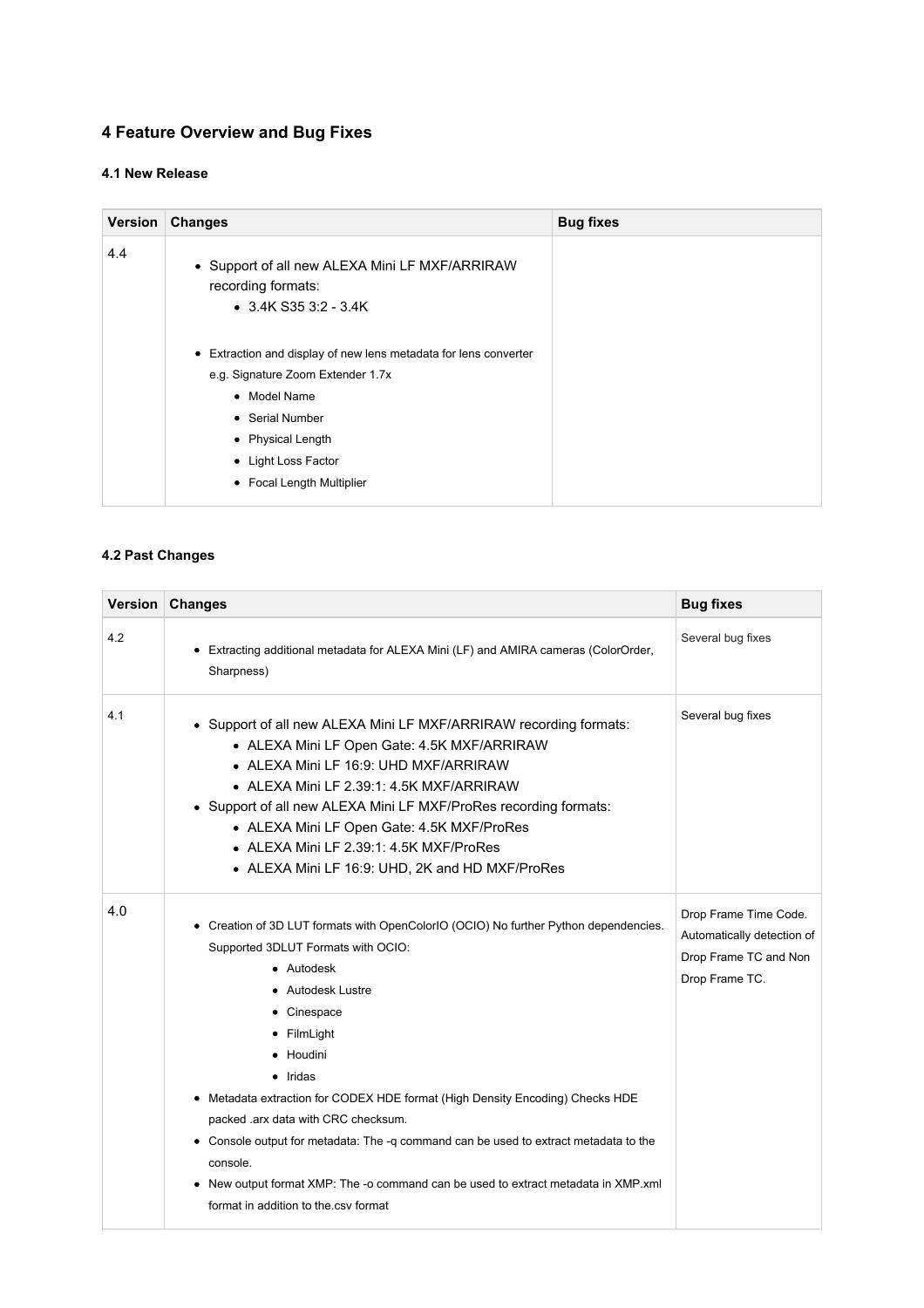| 3.5.3 | • Supporting of all ALEXA LF ARRIRAW recording formats<br>• Supporting of all ALEXA LF ProRes recording formats                                                                                                                                                                                                                                                                                                                                                                                                                                                                                                                                                                                                                                                                                                                                                                                                                                                                                                                                                                                                                                                                                                                                                                                                                                                                                                                                                                                                                                                                                                                                                                                                                                                                                                                                                                                                                                                                                                                                                                                                                                                                                                                                                                                                                                                                                                                                                                                                                               | • AML: Apply clip<br>target color<br>space when<br>there is no LUT<br>format given<br>• Fixed:<br>Occasionally<br>missing AML<br>output for<br>RAW/MXF<br>• Fixed table<br>header for --<br>range option /<br>single frame<br>output                                                            |
|-------|-----------------------------------------------------------------------------------------------------------------------------------------------------------------------------------------------------------------------------------------------------------------------------------------------------------------------------------------------------------------------------------------------------------------------------------------------------------------------------------------------------------------------------------------------------------------------------------------------------------------------------------------------------------------------------------------------------------------------------------------------------------------------------------------------------------------------------------------------------------------------------------------------------------------------------------------------------------------------------------------------------------------------------------------------------------------------------------------------------------------------------------------------------------------------------------------------------------------------------------------------------------------------------------------------------------------------------------------------------------------------------------------------------------------------------------------------------------------------------------------------------------------------------------------------------------------------------------------------------------------------------------------------------------------------------------------------------------------------------------------------------------------------------------------------------------------------------------------------------------------------------------------------------------------------------------------------------------------------------------------------------------------------------------------------------------------------------------------------------------------------------------------------------------------------------------------------------------------------------------------------------------------------------------------------------------------------------------------------------------------------------------------------------------------------------------------------------------------------------------------------------------------------------------------------|-------------------------------------------------------------------------------------------------------------------------------------------------------------------------------------------------------------------------------------------------------------------------------------------------|
| 3.5.0 | • Supporting of ARRI Look File 2 (ALF-2) for HDR (High Dynamic Range) color spaces<br>Since ALEXA Mini SUP 5.0 the ALF-2 Look can be defined for SDR and HDR Look<br>Target Color Spaces. Therefore, are two new HDR color spaces Rec-2100 PQ and<br>Rec-2100 HLG available.<br>These new HDR Look target color spaces can be extracted and stored as HDR .aml<br>ALF-2 Look file from MXF/ARRIRAW and ProRes recording formats. Command - I [ --<br>look] extract look file<br>• Extracting 3D LUT from ARRI Look File 2 (ALF-2): The embedded ALF-2 look can be<br>extracted as 3D LUT in several LUT formats and mesh points sizes of all ARRIRAW,<br>MXF/ARRIRAW and ProRes recording formats. This feature is only for Mac and<br>Windows AME 3.5 CMD version available when Python 3.5 is installed. In the CMD<br>version the 3D LUT export can be defined be additional 4 LUT parameters<br>-- lutformat arg > NAME MESHPOINTS COLORSPACE WITHCDL<br>Two command samples for 3D LUT extraction:<br>--lutformat Iridas 33 REC-709 false<br>-- lutformat "Blackmagic HDLink Pro" 17 REC-2020 true (LUT format Name with space<br>characters in quotes)<br><b>NAME</b><br><b>MESHPOINTS</b><br>COLORSPACE<br><b>WITHCDL</b><br><b>Adobe After Effects</b><br>16 17 32 33 64 65<br>P3-D60<br>true<br>Apple Color<br>P3-D65<br>false<br>17 33<br>Assimilate Scratch<br>P3-DCI<br>16 17 32 33<br>REC-2020<br>Autodesk<br>16 17 32 33<br>Autodesk Lustre<br>17 33 65<br>REC-2100-HLG<br>Blackmagic HDLink Pro<br>16 17 32 33<br>REC-2100-PQ<br><b>CORTEX Dailies</b><br><b>REC-709</b><br>17 33 65<br>9 17 33 65<br>Canon<br>Cine-tal<br>16 17 32 33<br><b>Codex Digital</b><br>17<br>Colorfront<br>17 33 65<br>17 33 65<br><b>DFT Luther</b><br><b>DVS Clipster</b><br>17<br>DaVinci Resolve<br>33<br>Digital Vision Nucoda<br>17 33 65<br>Eveon Fusion<br>33<br>Filmlight<br>16 32 64<br>Flanders<br>17<br>Foundry Nuke<br>16 17 32 33 64 65<br>Iridas<br>16 17 32 33 64 65<br>17 33<br>Pandora<br>Pomfort Silverstack<br>17 33 65<br>Quantel<br>17<br>• Extracting of camera roll & tilt info for Alexa Mini and Amira clips. For clips recorded<br>with SUP 5.0 and higher the roll and tilt camera movement can be extracted as<br>dynamic metadata.<br>CRC Checksum calculation for MXF/ARRIRAW: With command -c [--crc ] the<br>checksum verification for MXF/ARRIRAW files will be calculated during the metadata<br>extraction as well. The CRC checksum is available only for clips recorded with ALEXA<br>Mini SUP 4.1 and higher | • Calculation<br>of LDS T-<br>Stop value<br>when no<br>lens serial<br>number is<br>available.<br>• LDS Lag<br>Value is<br>set to 0<br>when LDS<br>offset is<br>corrected.<br>Last frame<br>of clip gets<br>correct<br>LDS value<br>from<br>overplus<br>when<br>extracting<br>an image<br>range. |
| 3.4.0 |                                                                                                                                                                                                                                                                                                                                                                                                                                                                                                                                                                                                                                                                                                                                                                                                                                                                                                                                                                                                                                                                                                                                                                                                                                                                                                                                                                                                                                                                                                                                                                                                                                                                                                                                                                                                                                                                                                                                                                                                                                                                                                                                                                                                                                                                                                                                                                                                                                                                                                                                               | Several bug fixes                                                                                                                                                                                                                                                                               |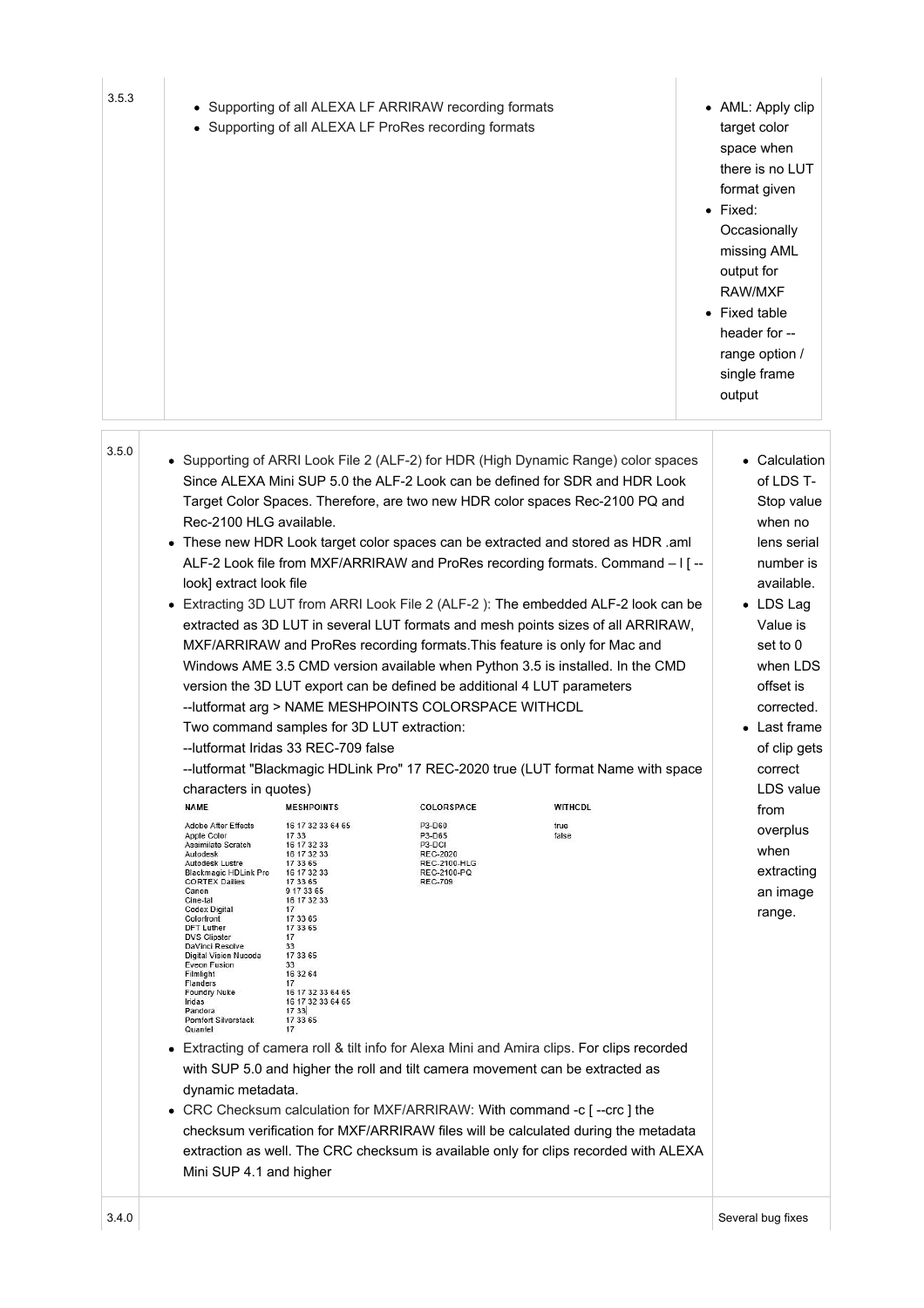|       | Support of new input file formats:<br>• MXF/ARRIRAW files recorded with ALEXA Mini SUP 4.0 and higher<br>• ProRes files rendered with ARRIRAW Converter 3.4 and higher<br>• Open EXR files rendered with ARRIRAW Converter 3.4 and higher.<br>OpenEXR files and ProRes clips rendered with ARC GUI or CMD version<br>3.4 containing the original ARRIRAW camera metadata information as<br>well as ALF-2 Look information.<br>Extracting ARRI Look File 2 (ALF-2)<br>The new ALF-2 Look file<br>format (3D LUT with CDL grading values) can be extracted from ALEXA Mini ProRes and<br>MXF/ARRIRAW files and AMIRA ProRes files as .aml look file.<br>Extracting of audio wave files from MXF/ARRIRAW clips with audio tracks<br>New metadata fields for ALEXA Mini files:<br>• Recorder Type (CDI30) only for MXF/ARRIRAW clips<br>• Active Image Left offset (IDI06-1)<br>• Active Image Top offset (IDI06-2)<br>• Active Image Width (IDI06-3)<br>• Active Image Height (IDI06-4)<br>• Full Image Width (IDI07-3)<br>• Full Image Height (IDI07-4)<br>• Lens Squeeze (ICI18)                                                                                                                                                                                                                                                                                     |                   |
|-------|---------------------------------------------------------------------------------------------------------------------------------------------------------------------------------------------------------------------------------------------------------------------------------------------------------------------------------------------------------------------------------------------------------------------------------------------------------------------------------------------------------------------------------------------------------------------------------------------------------------------------------------------------------------------------------------------------------------------------------------------------------------------------------------------------------------------------------------------------------------------------------------------------------------------------------------------------------------------------------------------------------------------------------------------------------------------------------------------------------------------------------------------------------------------------------------------------------------------------------------------------------------------------------------------------------------------------------------------------------------------|-------------------|
|       | • Look Modified (ICI38-3)<br>• Look Target Color Space (ICI34-10)<br>• ND Filter Type (LDI07-1)<br>• Frame Line File 1 (FLI03)<br>• Frame Line Rectangle Frame Line 1A (FLI05) struct<br>• Frame Line Rectangle Frame Line 1B (FLI06) struct<br>• Frame Line Rectangle Frame Line 1C (FLI07) struct<br>With<br>• New command option to select a frame range for extraction<br>-r first<br>command -r a range of frames can be defined which should be extracted.<br>> for first<br>frame<br>-r last > for last<br>frame<br>-r 5-17 > for selecting frame range 5 to 17                                                                                                                                                                                                                                                                                                                                                                                                                                                                                                                                                                                                                                                                                                                                                                                              |                   |
| 3.3.1 | • Extract metadata info from ALEXA Mini ProRes files<br>Extract metadata info from ALEXA 65 ARRIRAW files New metadata fields for ALEXA<br>image data checksum: When CRC Check bottom is ticked the checksum will be<br>verified during the metadata extraction. Image Data CRC = OK > A checksum is<br>available (only in SUP 11 with ALEXA XT) and verification was successful.<br>• Image Data Checksum (ICI42)<br>• Image Data CRC (ICI43)<br>• New metadata fields for ALEXA Frame Lines: In SUP 11 is it possible to store the<br>metadata from up to 6 frame lines in the file header of ARRIRAW, QT and MXF<br>ALEXA files. As frame line can be used the camera internal frame lines (ARRI 1.33 /<br>ARRI 1.66/ ) or the frame line .xml files from the new ARRI Frame Line Composer<br>3. (AFLC 3) http://www.arri.com/camera/alexa/tools/alexa_frameline_composer/ One<br>frame line xml from the AFLC 3 can keep up to three different frame line aspect ratios<br>(Format A/B/C). When the xml file is loaded into the ALEXA camera as Frame Line 1<br>(FLI03) it creates Frame Line 1A/1B/1C and loaded as Frame Line 2 (FLI04) it creates<br>Frame Line 2A/2B/2C. In the Frame Line Type (FLI05-1) the Frame Line 1A (FLI05) is<br>tagged as "Master" Frame Line.<br>• Version (FLI02)<br>• Frame Line File 1 (FLI03)<br>• Frame Line File 2 (FLI0A) | Several bug fixes |